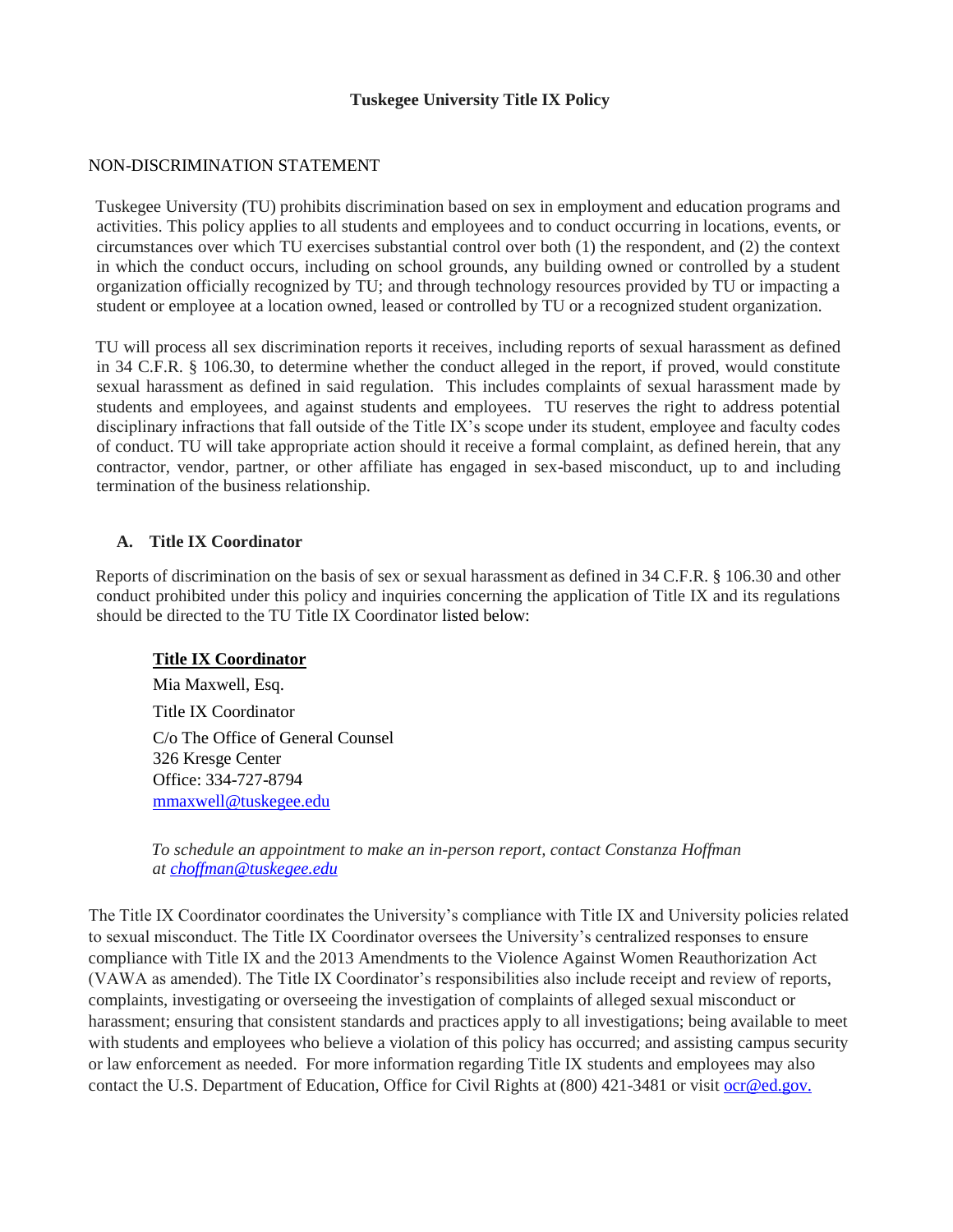## **B. Policy Definitions**

**Actual knowledge** means notice of sexual harassment, as defined herein or allegations of sexual harassment, as defined herein, to TU's Title IX Coordinator or any TU official who has authority to institute corrective measures on behalf of TU

including the Title IX Coordinator, the Vice President for student Affairs, the Human Resources Lead, or the President. There can be no imputation of knowledge based solely on vicarious liability or constructive notice, and the "actual knowledge" requirement is not satisfied when the only TU official with actual knowledge is the respondent.

**Complainant** means an individual who is alleged to be the victim of conduct that could constitute sexual harassment as defined herein. A complainant must be enrolled at or employed by TU when the formal complaint is filed.

**Education program or activity** includes locations, events, or circumstances over which the University exercised substantial control over both the respondent and the context in which the conduct occurs, and also includes any building owned or controlled by a student organization that is officially recognized by TU.

**Forcible Compulsion** means physical force that overcomes earnest resistance or a threat, express or implied, that places a person in fear of immediate death or serious physical injury to himself or another person.

**Formal complaint** means a document filed by a complainant or signed by the Title IX Coordinator alleging sexual harassment, as defined herein against, a respondent and requesting that TU investigate the allegation of sexual harassment. At the time of filing a formal complaint, a complainant must be participating in or attempting to participate in the education program or activity of TU. A formal complaint may be filed with the Title IX Coordinator in person, by mail, or by e-mail using the contact information for the Title IX Coordinator listed in this policy and other publications. Where the Title IX Coordinator signs a formal complaint, the Title IX Coordinator is not a complainant or otherwise a party.

**Intimate partner** is an individual with whom one has or had a short or long term relationship that provides romantic and/or physical intimacy or emotional dependence Intimate relationships can occur between individuals of the same gender or different genders and may include (but are not limited to) marriages, civil unions, dating relationships, "hook-up" relationships, relationships in which partners are characterized as "girlfriends" or "boyfriends," and relationships between individuals with a child in common.

**Lack of consent** results from either of the following:

- (1) Forcible compulsion.
- (2) Being incapable of consent.\*
- \*A person is deemed incapable of consent if he or she is either:

(1) Less than 16 years old.

(2) Incapacitated.

Consent to engage in sexual intercourse, sodomy, sexual acts, or sexual contact may be communicated by words or actions. The existence of a current or previous marital, dating, social, or sexual relationship with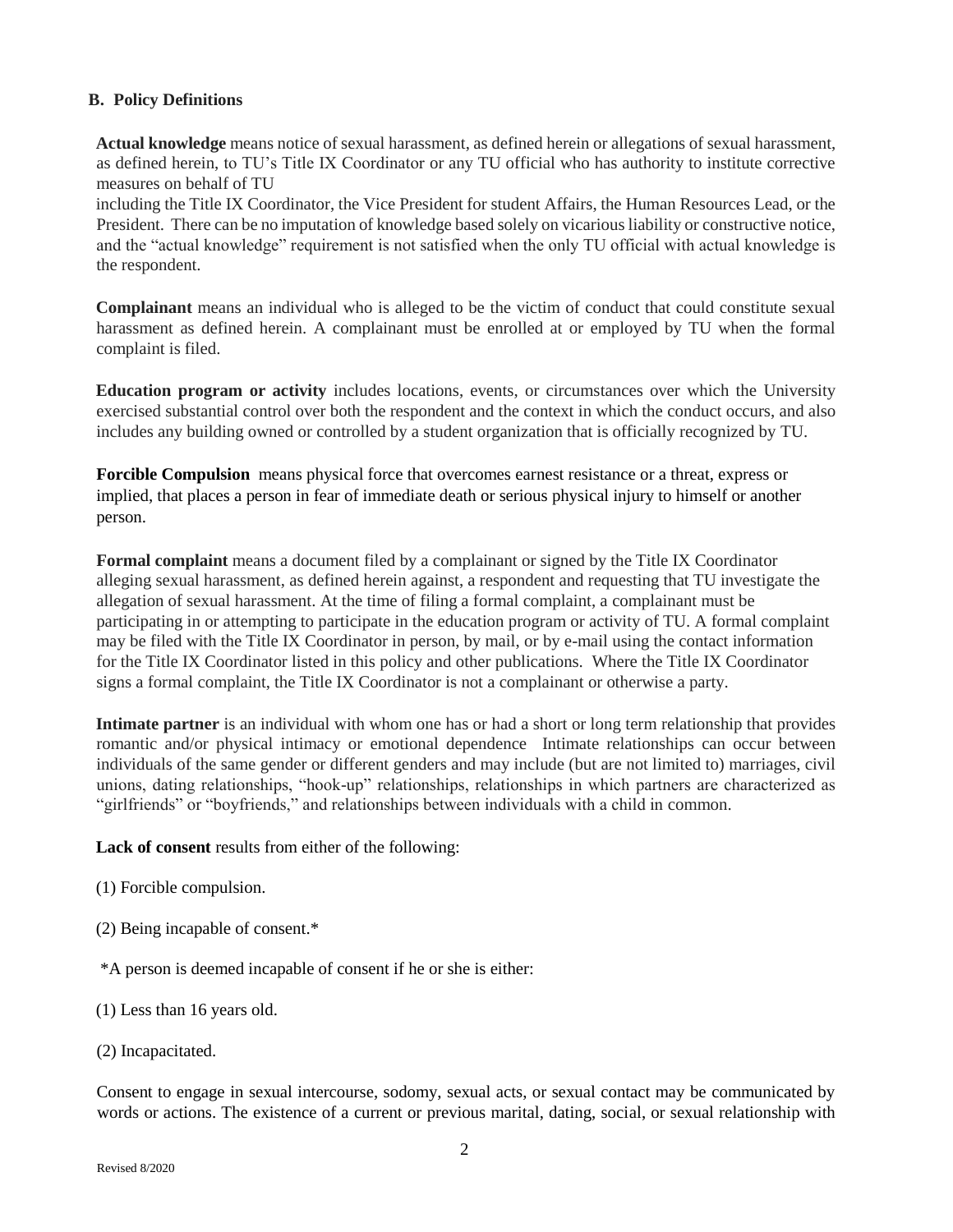the defendant is not sufficient to constitute consent. Evidence that the victim suggested, requested, or otherwise communicated to the defendant that the defendant use a condom or other birth control device or sexually transmitted disease protection, without additional evidence of consent, is not sufficient to constitute consent.

**Mentally Incapacitated** means a person is rendered temporarily incapable of appraising or controlling his/her conduct due to the influence of a narcotic, anesthetic, alcohol, or other substance, including substances administered without consent, or due to any other act committed upon the victim without consent.

**Physically Helpless** means that a person is unconscious or for any other reason is physically unable to communicate unwillingness to an act.

**Respondent** means an individual who has been reported to be the perpetrator of conduct that could constitute sexual harassment, as defined herein. A respondent must be enrolled at or employed by TU when the formal complaint is filed.

**Sex discrimination** means an adverse action taken against an individual because of sex, including sexual harassment as defined herein, and sexual exploitation. Both men and women can file complaints of sex discrimination.

**Sexual exploitation** is when one person takes nonconsensual or abusive sexual advantage of another person or violates the sexual privacy of another person without their consent. Examples include recording, photographing, transmitting, viewing, or distributing intimate or sexual images or sexual information without the knowledge and consent of all parties involved and voyeurism (i.e., spying on others who are in intimate or sexual situations). Sexual exploitation does not include non-consensual sexual penetration or nonconsensual sexual contact.

**Sexual harassment** means conduct on the basis of sex that satisfies one or more of the following:

- (1) **Quid pro quo** meaning an employee of TU conditioning provision of a TU aid, benefit, or service on an individual's participation in unwelcome sexual conduct;
- (2) **Unwelcome conduct** determined by a reasonable person to be so severe, pervasive, and objectively offensive that it effectively denies a person equal access to the University's education program or activity; and/or one or more of the following:
- (3)
- (a) **Sexual assault** Sex Offenses, Forcible—Any sexual act directed against another person, without the consent of the victim including instances where the victim is incapable of giving consent.

Forcible Rape—(Except Statutory Rape) The carnal knowledge of a person, forcibly and/or against that person's will or not forcibly or against the person's will in instances where the victim is incapable of giving consent because of his/her temporary or permanent mental or physical incapacity.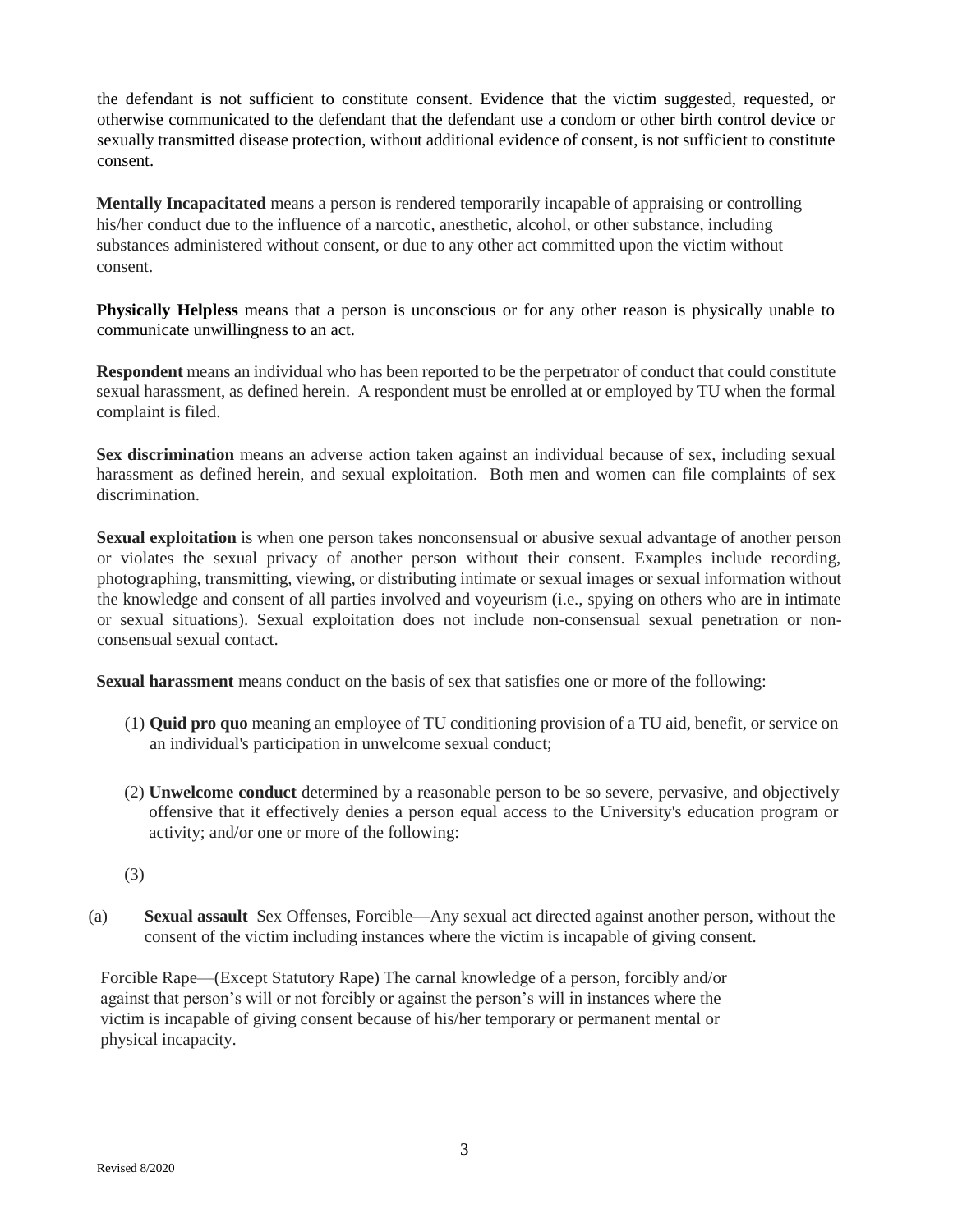Forcible Sodomy—Oral or anal sexual intercourse with another person, forcibly and/or against that person's will or not forcibly or against the person's will in instances where the victim is incapable of giving consent because of his/her youth or because of his/her temporary or permanent mental or physical incapacity.

Sexual Assault With An Object—To use an object or instrument to unlawfully penetrate, however slightly, the genital or anal opening of the body of another person, forcibly and/or against that person's will or not forcibly or against the person's will in instances where the victim is incapable of giving consent because of his/her youth or because of his/her temporary or permanent mental or physical incapacity.

Forcible Fondling—The touching of the private body parts of another person for the purpose of sexual gratification, forcibly and/or against that person's will or not forcibly or against the person's will in instances where the victim is incapable of giving consent because of his/her youth or because of his/her temporary or permanent mental or physical incapacity.

Sex Offenses, Non-forcible—(Except Prostitution Offenses) Unlawful, non-forcible sexual intercourse.

Incest—Non-forcible sexual intercourse between persons who are related to each other within the degrees wherein marriage is prohibited by law.

Statutory Rape—Non-forcible sexual intercourse with a person who is under the statutory age of consent.

(b) **Dating violence** means violence committed by a person who is or has been in a social relationship of a romantic or intimate nature with the victim; and where the existence of such a relationship shall be determined based on a consideration of the following factors:

The length of the relationship. The type of relationship. The frequency of interaction between the persons involved in the relationship.

(c) **Domestic violence** means any felony or misdemeanor crimes of violence committed by a current or former spouse or intimate partner of the victim, by a person with whom the victim shares a child in common, by a person who is cohabitating with or has cohabitated with the victim as a spouse or intimate partner, by a person similarly situated to a spouse of the victim under the domestic or family violence laws of the jurisdiction receiving grant monies, or by any other person against an adult or youth victim who is protected from that person's acts under the domestic or family violence laws of the jurisdiction.

(d) **Stalking** includes electronic and cyberstalking and means a course of conduct directed at a specific person that would cause a reasonable person to—

fear for his or her safety or the safety of others; or suffer substantial emotional distress.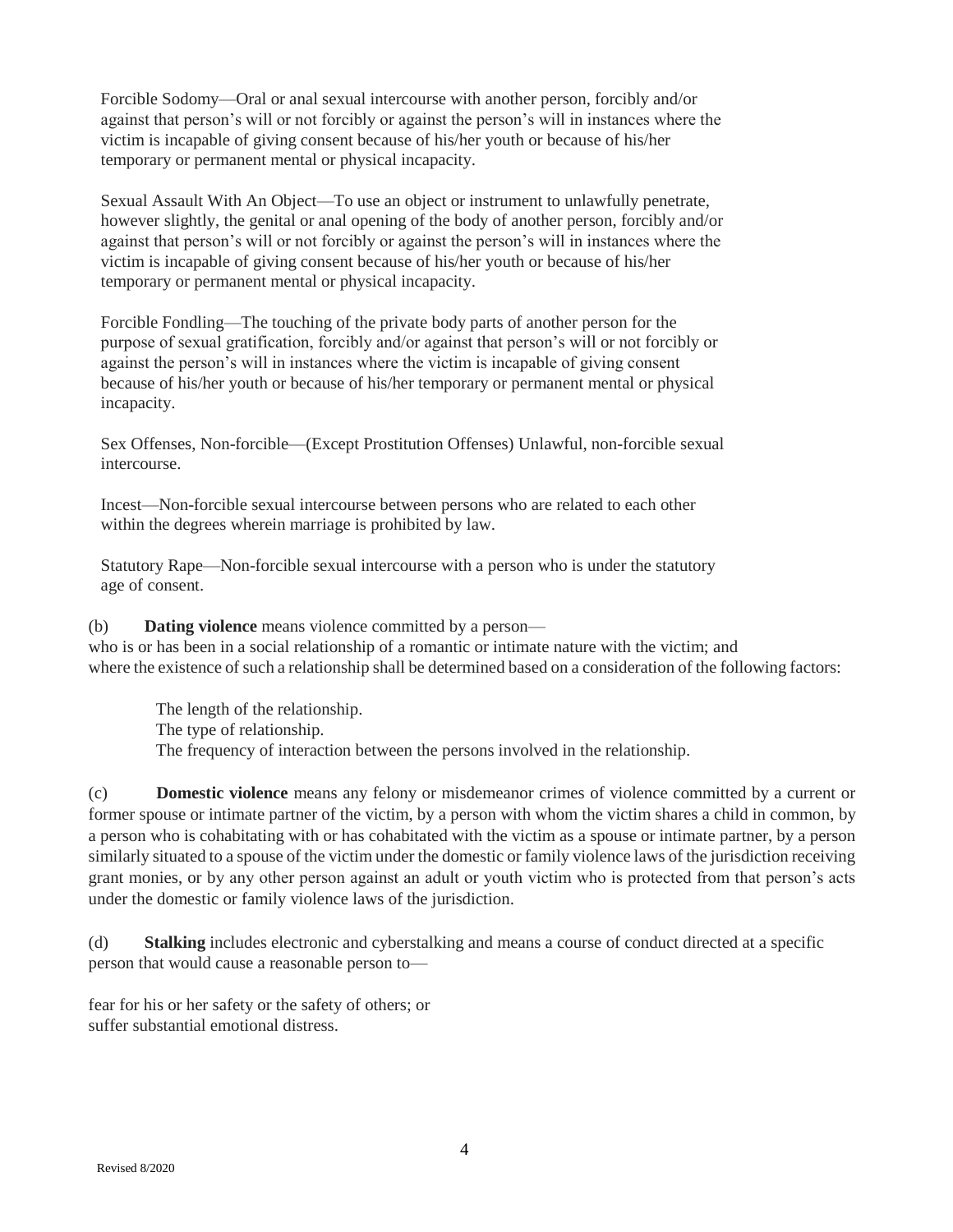**Supportive measures** means non-disciplinary, non-punitive, individualized services offered as appropriate, reasonably available, and without charge to the complainant or respondent before or after the filing of a formal complaint or where no formal complaint has been filed. Supportive measures may include counseling, extensions of deadlines or other course-related adjustments, modifications of work or class schedules, campus escort services, mutual restrictions on contact between the parties, changes in work or housing locations, leaves of absence, increased security and monitoring of certain areas of the campus, and other similar measures. The University must maintain as confidential any supportive measures provided to the complainant or respondent, to the extent that maintaining such confidentiality would not impair the ability of the University to provide the supportive measures. The Title IX Coordinator is responsible for coordinating the effective implementation of supportive measures.

# **C. Prohibited Conduct**

Any conduct by an employee or student that denies or limits the ability of a student or employee to participate in or receive the benefits, services, or opportunities of employment or any TU program or activity based on sex is prohibited. The following are examples of behaviors that are prohibited under this policy. This is not intended to be an exhaustive list:

- 1. An employment or educational decision or benefit is conditioned on submission to unwelcome conduct as defined herein;
- 2. Submission to, or rejection of, unwelcome conduct, as defined herein, is used as a basis for denying employment or an opportunity to participate in or benefit from a TU program or activity;
- 3. Conduct which alters the educational environment to the degree that it adversely affects the student's ability to participate in or benefit from any school program whether or not that student is the target of the harassment;
- 4. An instructor, administrator, volunteer, or other person in a position of authority engages in sex discrimination or sexual harassment of a student or employee; and/or
- 5. A student or a group of students engages in sexual exploitation or harassment, as defined herein of another student or students.
- 6. Unwelcome conduct, as defined herein, of a sexual nature including but not limited to advances, comments, innuendoes, jokes, propositions, suggestions or touching;
- 7. Attempted or actual physical assault;
- 8. Any nonconsensual sexual act, including but not limited to, rape and sexual assault;
- 9. Domestic violence, dating violence, sexual exploitation, and stalking;
- 10. Distribution of revenge porn or distribution of nude or sexually explicit images without expressed written permission of all parties; and

This policy specifically includes electronic communications, including but not limited to phone calls, text messages, e-mail, and social media communications such as Instagram, Snapchat, Twitter, and Facebook.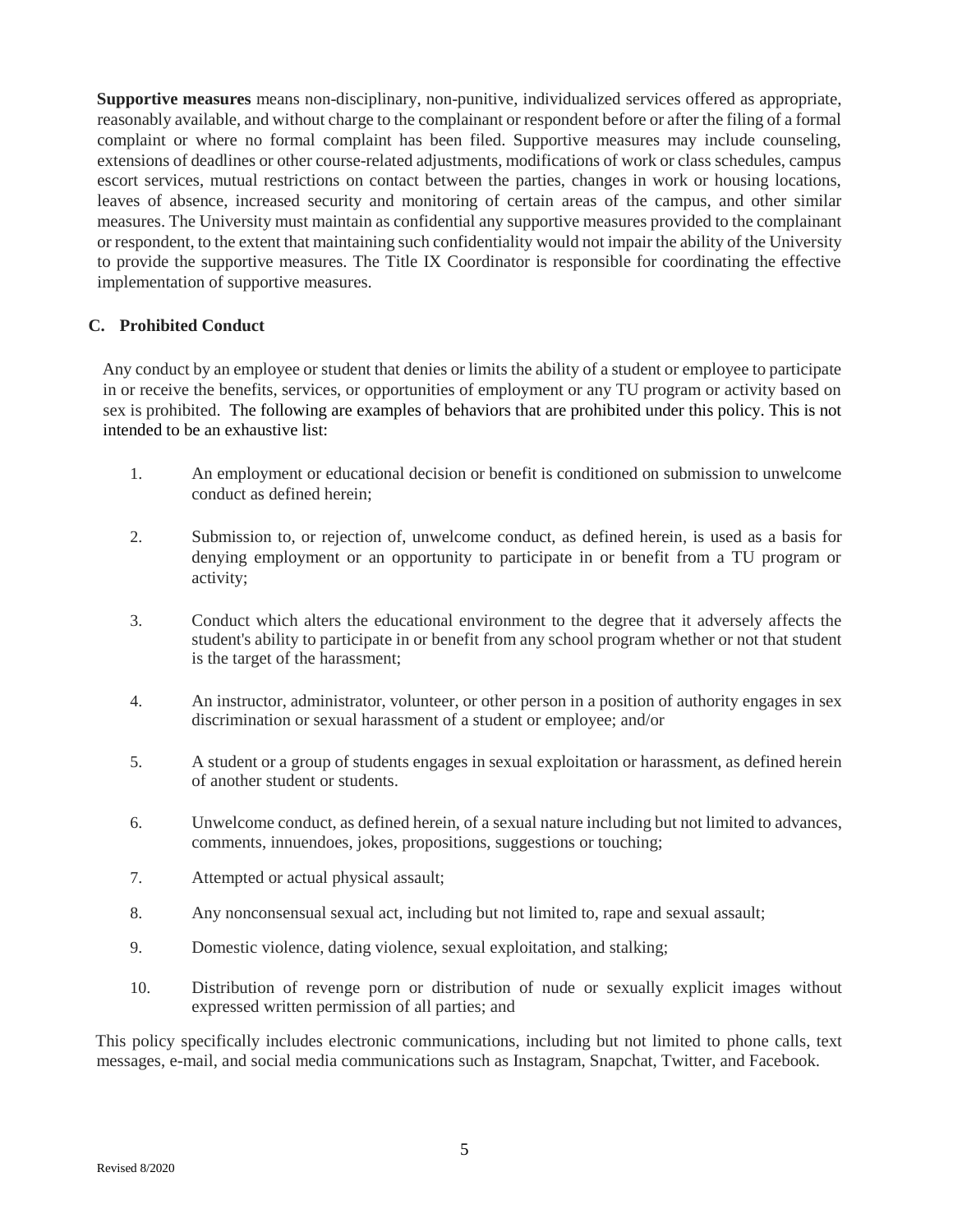# **D. TU's Formal Grievance Process**

All respondents are presumed not responsible for the alleged conduct until a determination regarding responsibility is made at the conclusion of the formal grievance process. TU will treat complainants and respondents equitably by providing remedies to a complainant where a determination of responsibility for sexual harassment, as defined herein, has been made against the respondent, and by following a grievance process that complies with applicable regulations before the imposition of any disciplinary sanctions or other actions that are not supportive measures as defined in 34 C.F.R. § 106.30, against a respondent.

The grievance process consist of (1) the filing of a formal complaint (2) an investigation; (3) a live hearing; (4) an appeal; and (5) where applicable the imposition of sanctions and remedies.

(1) **Formal Complaint** A formal complaint as defined herein, must be filed before an investigation begins. At the time a student or employee files a formal complaint, the student or employee must be employed by TU or currently enrolled in or attempting to participate in a TU education program or activity. Upon receipt of a formal complaint, TU will provide the written notices to the parties who are known.

(2) **Investigation** Formal complaints are investigated by the Title IX coordinator or a designee. At its discretion, TU can utilize external personnel to serve as an investigator. Other TU officials may assist in gathering facts during the investigation and information from TUPD or other law enforcement officials may be considered.

(3) **Live Hearings** At the live hearing, the decision-maker(s) will permit each party's advisor to ask the other party and any witnesses all relevant questions and follow-up questions, including those challenging credibility. Such cross-examination at the live hearing must be conducted directly, orally, and in real time by the party's advisor of choice and never by a party personally, notwithstanding the discretion of the recipient under pertinent regulation to otherwise restrict the extent to which advisors may participate in the proceedings. Either party may request for the live hearing to occur with the parties located in separate rooms with technology enabling the decision-maker(s) and parties to simultaneously see and hear the party or the witness answering questions. Only relevant cross-examination and other questions may be asked of a party or witness. Before a complainant, respondent, or witness answers a cross-examination or other question, the decision-maker(s) will first determine whether the question is relevant and explain any decision to exclude a question as not relevant. If a party does not have an advisor present at the live hearing, TU will provide without fee or charge to that party, an advisor of the recipient's choice, who may be, but is not required to be, an attorney, to conduct crossexamination on behalf of that party. Questions and evidence about the complainant's sexual predisposition or prior sexual behavior are not relevant, unless such questions and evidence about the complainant's prior sexual behavior are offered to prove that someone other than the respondent committed the conduct alleged by the complainant, or if the questions and evidence concern specific incidents of the complainant's prior sexual behavior with respect to the respondent and are offered to prove consent. If a party or witness does not submit to cross-examination at the live hearing, the decision-maker(s) must not rely on any statement of that party or witness in reaching a determination regarding responsibility; provided, however, that the decision-maker(s) cannot draw an inference about the determination regarding responsibility based solely on a party's or witness's absence from the live hearing or refusal to answer cross-examination or other questions. Live hearings may be conducted with all parties physically present in the same geographic location or, at TU's discretion, any or all parties, witnesses, and other participants may appear at the live hearing virtually, with technology enabling participants simultaneously to see and hear each other. TU will create an audio or audiovisual recording, or transcript, of any live hearing and make it available to the parties for inspection and review.

A written determination regarding responsibility will be prepared using the preponderance of the evidence standard. Said statement will be provide to the parties simultaneously. The determination regarding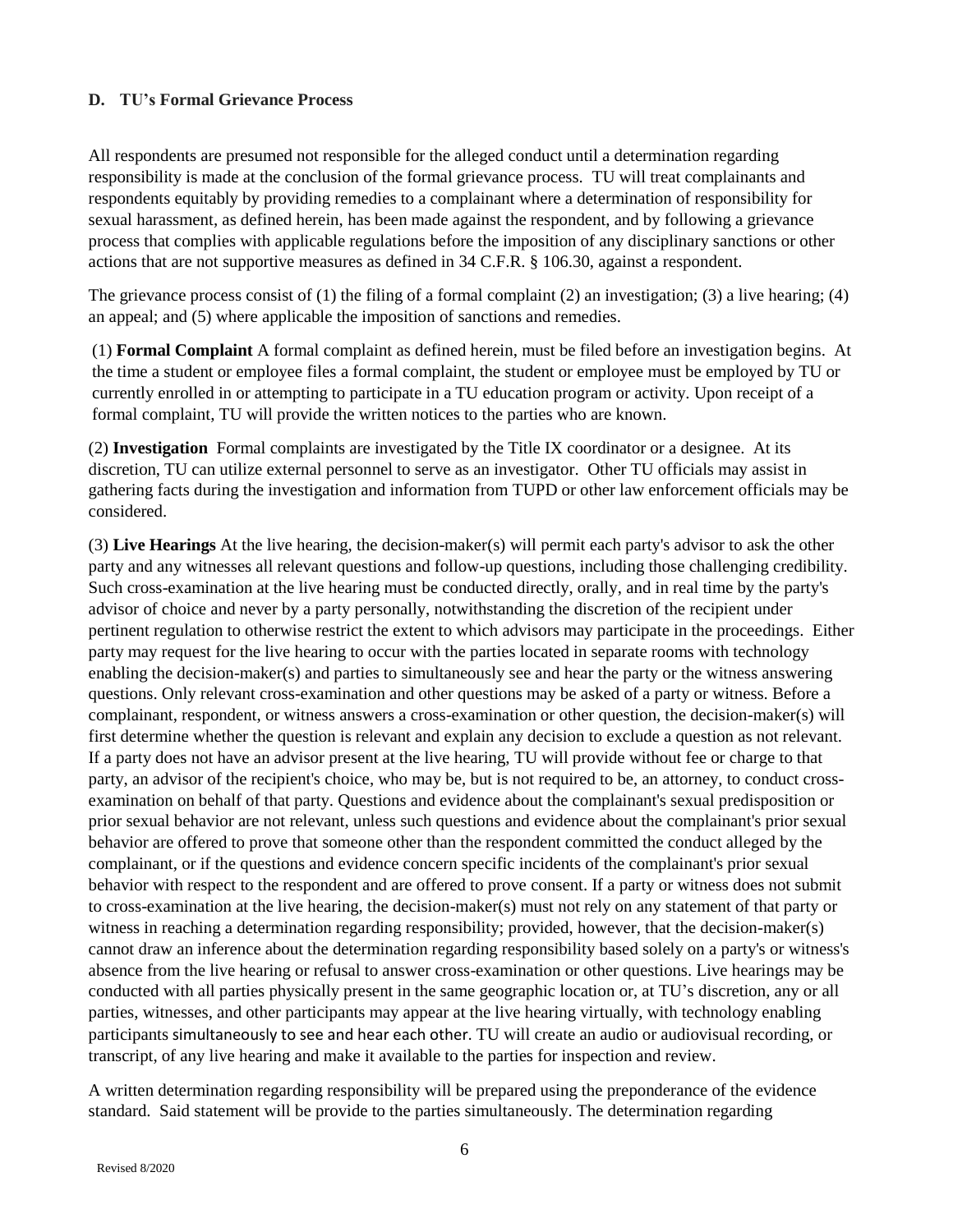responsibility becomes final either on the date that TU provides the parties with the written determination of the result of the appeal, if an appeal is filed, or if an appeal is not filed, the date on which an appeal would no longer be considered timely.

(4) **Appeals** Either or both parties may appeal a determination regarding responsibility, and dismissal of a formal complaint or any allegations therein, on the following bases:

(A) Procedural irregularity that affected the outcome of the matter;

(B) New evidence that was not reasonably available at the time the determination regarding responsibility or dismissal was made, that could affect the outcome of the matter; and

(C) The Title IX Coordinator, investigator(s), or decision-maker(s) had a conflict of interest or bias for or against complainants or respondents generally or the individual complainant or respondent that affected the outcome of the matter.

In the event of an appeal a written statement will be issued simultaneously to both parties describing the result of the appeal and the rationale for the result.

(5) **Sanction/Remedies** Remedies may include the same individualized services used as "supportive measures"; however, remedies need not be non-disciplinary or non-punitive and need not avoid burdening the respondent. The range of possible disciplinary sanctions TU may implement following a determination of responsibility are the sanctions for disciplinary misconduct set forth for faculty, staff, and students in TU's codes of conduct and handbooks for faculty, staff and students. This ranges from educational interventions, counseling, restriction from housing, campus and activities, community service, and probation up to and including termination for faculty and staff, and suspension or expulsion for students.

Individualized services must be offered as appropriate to either or both the reporting and responding parties involved in an alleged incident of sexual misconduct. If a violation of this policy is proven by a preponderance of the evidence (i.e., that it is more likely than not that sexual harassment occurred), immediate action, including protective measures, will be implemented to end the harassment and prevent its reoccurrence. For students, once a student is found responsible for a sexual misconduct violation, before a sanction is imposed, TU should consider: (1) how best to enforce its Code of Conduct; (2) the impact of separating a student from his or her education; and (3) whether the proposed sanction is a proportionate response to the violation.

Any sanction imposed on the respondent that relates directly to the complainant, such as a "no contact" order, transfer to different classes or housing, or a suspension will be disclosed to the complainant. The complainant and respondent will not be notified of the individual remedies offered or provided other than no-contact orders.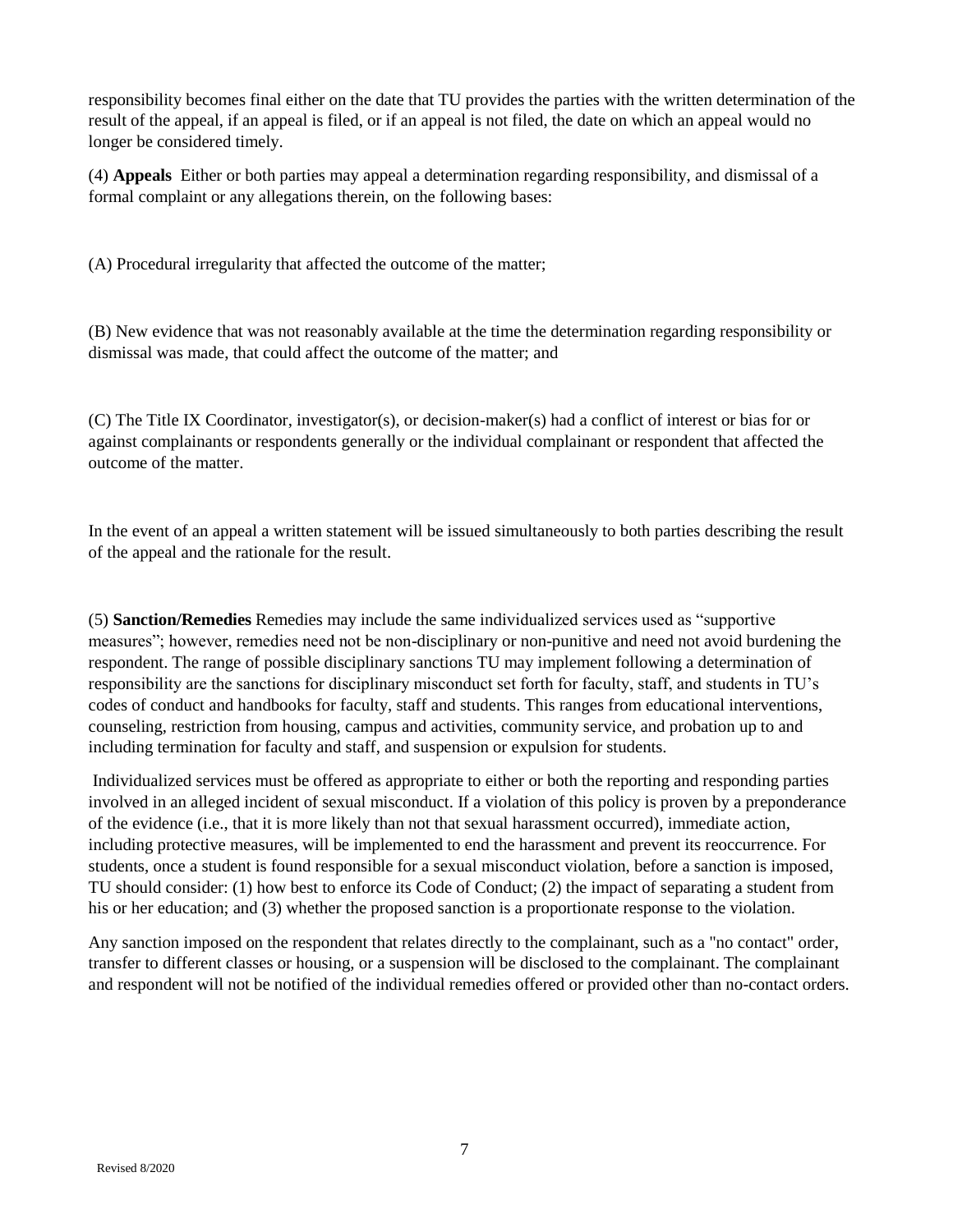# **E. TU's Informal Resolution Process**

TU offers informal resolution processes such as mediation as alternatives to a full investigation and adjudication of the formal complaint. Informal resolution requires that both parties give voluntary, written consent. Informal resolution cannot be used for complaints against employees alleging sexual harassment of students. In addition:

(a) TU will not require the parties to participate in an informal resolution process and will not offer an informal resolution process unless a formal complaint is filed.

(b) At any time prior to reaching a determination regarding responsibility the University may facilitate an informal resolution process, such as mediation, that does not involve a full investigation and adjudication, provided that —

(i) The parties receive written notice disclosing the allegations, and the requirements of the informal resolution process, including the circumstances under which it precludes the parties from resuming a formal complaint arising from the same allegations;

(ii) Either party has the right to withdraw from informal resolution and resume a grievance process at any time before agreeing to a resolution;

(iii) The parties will not be required to work out problems directly with one another and will instead be facilitated by a mediator provided by TU.

(iv) Informal resolution processes can be used to resolve sexual misconduct cases if both parties agree.

(c) The parties are free to negotiate the terms of the agreement such as confidentiality and sanctions, and once entered into, the informal resolution agreement becomes binding according to its terms.

(d) Individuals mediating or facilitating informal resolution must be free from conflicts of interest, bias, and trained to serve impartially.

(e) Parties must be advised in writing and fully aware of the consequences of choosing informal resolution, including the records that will be maintained, that could or could not be shared, and the possibility of confidentiality requirements as a condition of entering into a final agreement.

The informal resolution process will be resolved within a reasonable period of time and may be temporarily delayed or limited extensions of time frames allowed for good cause with written notice to the complainant and the respondent of the delay or extension and the reasons for the action. Good cause may include considerations such as the absence of a party, a party's advisor, or a witness; concurrent law enforcement activity; or the need for language assistance or accommodation of disabilities.

# **F. Recordkeeping**

TU will maintain for a period of seven years records of -

(A) Each sexual harassment investigation including any determination regarding responsibility and any audio or audiovisual recording or transcript required under paragraph  $(b)(6)(i)$  of this section, any disciplinary sanctions imposed on the respondent, and any remedies provided to the complainant designed to restore or preserve equal access to the recipient's education program or activity;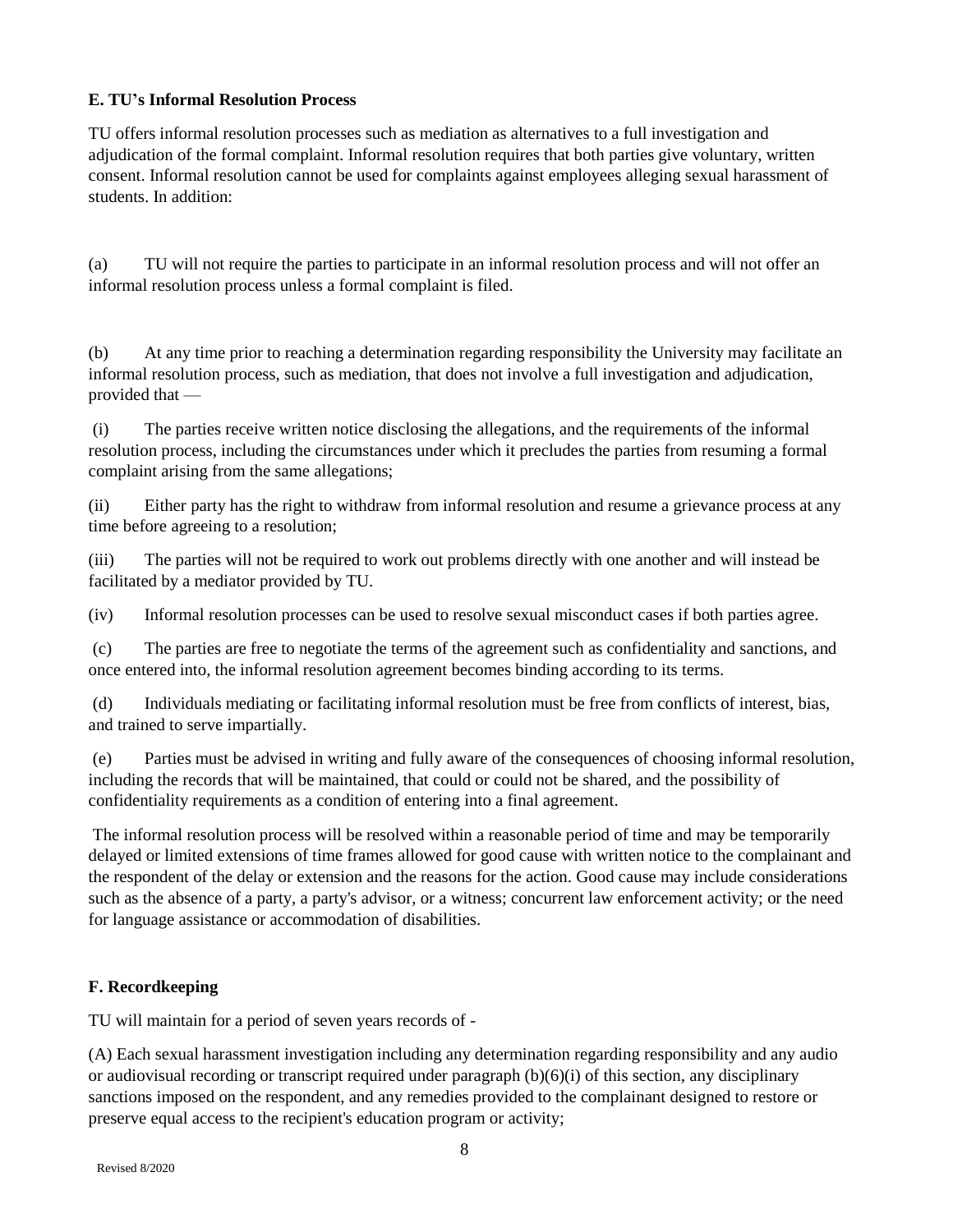- (B) Any appeal and the result therefrom;
- (C) Any informal resolution and the result therefrom; and

(D) All materials used to train Title IX Coordinators, investigators, decision-makers, and any person who facilitates an informal resolution process. A recipient must make these training materials publicly available on its website, or if the recipient does not maintain a website the recipient must make these materials available upon request for inspection by members of the public.

# **G. Training**

Any individual serving as a Title IX Coordinator, investigator, or decision-maker, and persons designated by TU to facilitate the informal resolution process, must not have a conflict of interest or bias for or against complainants or respondents generally or an individual complainant or respondent. Title IX Coordinators, investigators, decision-makers, and any person who facilitates an informal resolution process, must receive training on the following:

- 1. The definition of sexual harassment in §106.30;
- 2. The scope of the University's education programs and activities;
- 3. How to conduct an investigation and grievance process, including hearings, appeals, and informal resolution processes;
- 4. The presumption that the respondent is not responsible for the alleged conduct; and
- 5. How to serve impartially, including by avoiding prejudgment of the facts at issue, conflicts of interest, and bias.

Decision-makers must also receive training on:

- 6. Any technology to be used at a live hearing; and
- 7. issues of relevance of questions and evidence, including when questions and evidence about the complainant's sexual predisposition or prior sexual behavior are not relevant.

All training provided by the Title IX Coordinator must be gender neutral and free of any sex bias or sex stereotyping. Any materials used to train Title IX Coordinators, investigators, decision-makers, and any person who facilitates an informal resolution process must not rely on sex stereotypes and must promote impartial investigations and adjudications of formal complaints of sexual harassment.

## **H. Non-retaliation**

Retaliation against a student, employee, or other individual who reports or complains about sex discrimination to an appropriate school official or participates in a report, investigation or proceeding involving a claim or allegation under this policy because he or she made a complaint, testified, or participated in an investigation or proceedings is prohibited.

## **I. Dissemination of policy**

This policy must be distributed to:

- 1. Students
- 2. Administrators, faculty, other employees, and volunteers